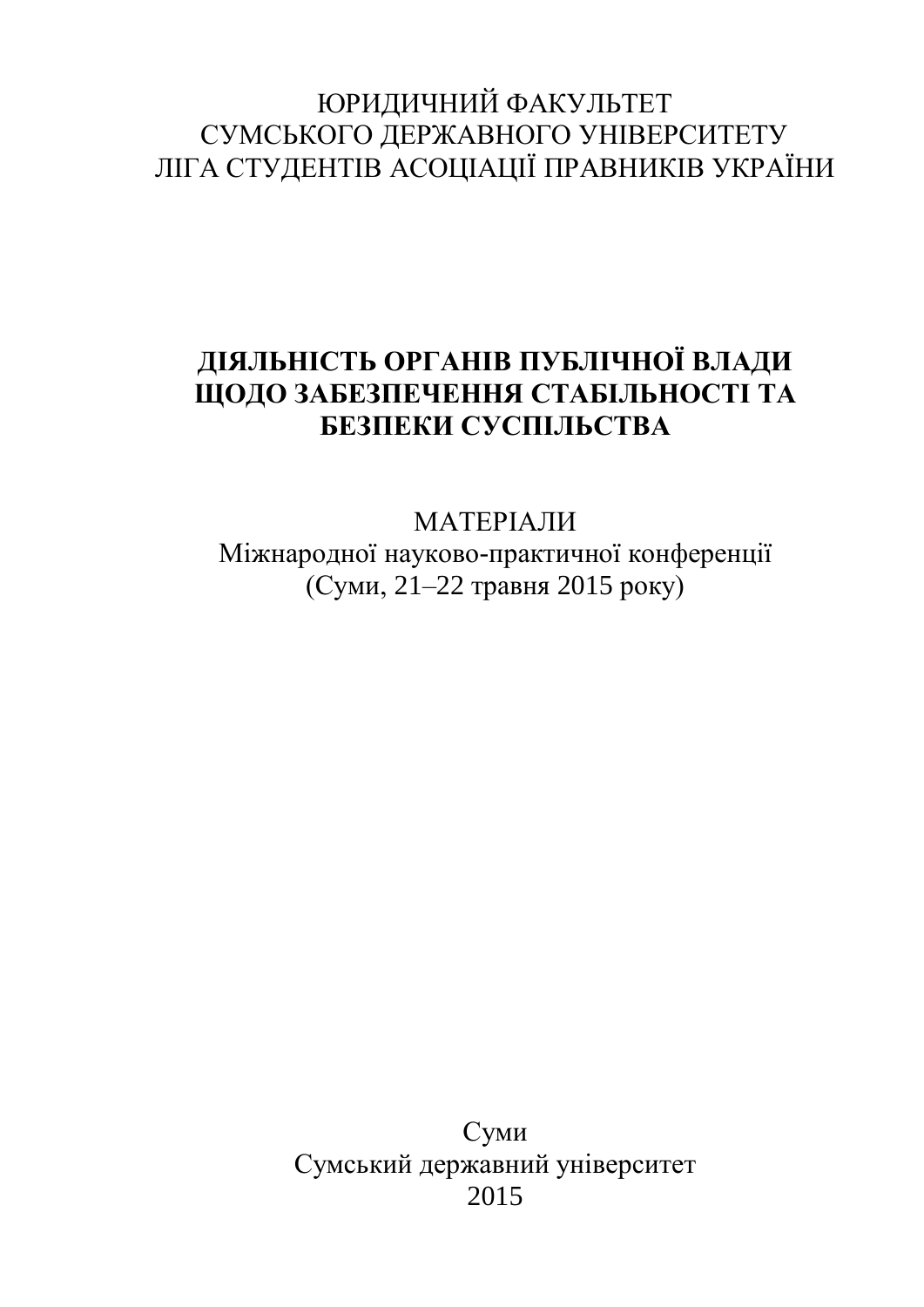#### **СЕКЦІЯ 4**

#### **ТРУДОВЕ ПРАВО ТА ПРАВО СОЦІАЛЬНОГО ЗАБЕЗПЕЧЕННЯ**

#### **WORK ACTIVITY OF THE HOMELESS** *Renata Maciejewska*

### *Ph.D. holder, Department of Human Resources Management in Organisations Faculty of Economics and Management, University of Zielona Gora*

The problem of homelessness has been recognized by the Council of Europe. The international legislation provides that owning a home is a basic human right (the European Social Charter of 3 May 1996, Article 31). Signatories to the Charter are required to prevent homelessness and promote social housing. (Wright 2005). The problem of homelessness has been the subject of many studies of Catholic social science. In his message for Lent (1997), John Paul II emphasised the fact that the right to housing is the fundamental right, and a homeless person cannot be deprived of human dignity. The problem of homelessness is a subject of debates and programmes, both at a local and national level (for example programmes of the Ministry of Labour and Social Policy). In 1989, FEANTSA (the European Federation of National Organisations working with the Homeless) was created. This international and non-governmental organization aims at preventing homelessness and developing new ways of working with the homeless. This organization comprises over 100 NGOs, including the ones from Poland. Although homelessness is a problem that is noticed and recognized as important, it is not exactly known what its social reach is.

It is difficult to estimate the number of homeless people, hence the estimates of homelessness vary considerably. According to the UN statistics (1987), over 100 million people worldwide are homeless. The Pontifical Commission Iustitia et Pax (1985) estimates the number of the homeless at 700 million, of which 100 million are without any shelter. The studies conducted in English speaking countries show that age of the homeless is decreasing, which means that the problem of homelessness affects younger population. According to The Institute for the Study of Homelessness and Poverty, there are at least 10 000 young homeless people in Los Angeles alone. (Ferguson and Xie, 2008). Approximately two fifths of the total homeless population lives in Latin America, mainly in Brazil, but homelessness is not only a problem of developing countries. In the US, 1.5 million people live on the street (Hagan, 1997). In Poland, different estimates of homelessness are given. It is difficult to determine the number of the homeless population, as definitions of homelessness vary and there are not sufficient detailed studies of the problem.(Wojtczak, 2006).

Without an in-depth analysis of the phenomenon of homelessness in the given area, it is impossible to develop effective social policy, not only at the national and regional level, but also within individual organizations that deal with this problem. Poland has no strategic plan for comprehensive and coordinated actions aimed at solving the problems connected with homelessness, social reintegration and prevention, and not just providing care for the people who have already lost their homes. (Przymeński 2006).

The registration of homeless people in the Employment Office does not solve the problem of work activation of the homeless. These people often register themselves for the sole reason of getting health insurance. So, the welfare institutions, to minimize their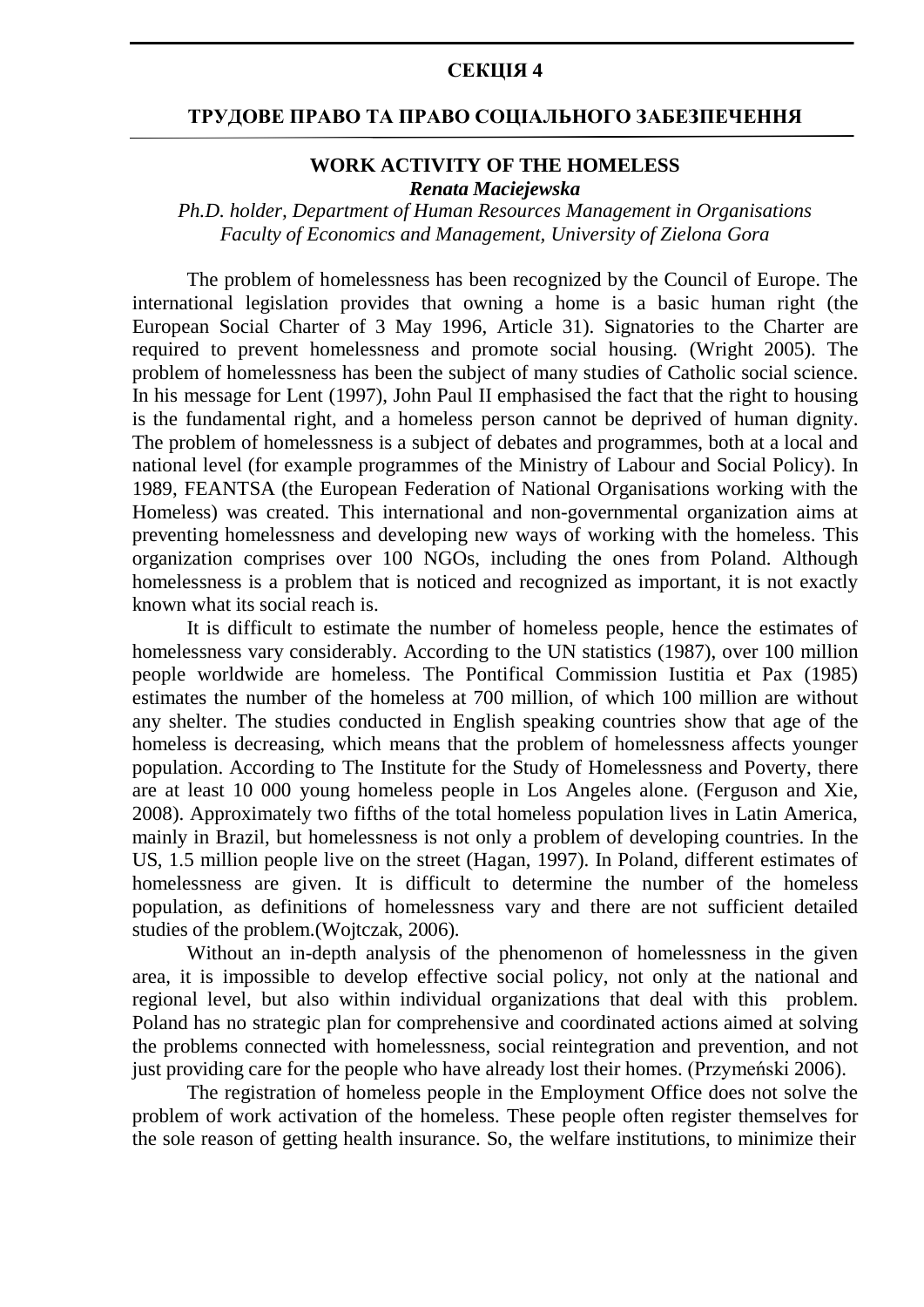costs, persuade homeless people to register. However, this does not result in any activation, because the homeless just do not want to take jobs, often excusing themselves with poor health. On the other hand, their health problems are not grave enough to apply for a state pension. Additionally, they often do not have their contributory period history adequately documented.

The instability of employment and the irresponsibility of the homeless are still other problems connected to work activation. Even if the homeless finds a job, most likely thanks to the welfare institution, he cannot keep it for a longer period. This is an unfavourable phenomenon as it discourages the employers from hiring the homeless, and it also perpetuate the negative stereotypes. Therefore, a special care should be taken to ensure that all persons directed to work are responsible, trustworthy, and able to carry out the tasks delegated to them.

Another problem the interviewees find hard to handle is making the homeless do some work for the shelter. The homeless do not want to work for the shelter, they want money for it. Normally, these are simple chores for the shelter, which serve not only the economic function (reducing the cost of running the shelter), but also the therapeutic one, because they teach systematic work and responsibility. Residents of the shelters do not always want to do such work, in spite of punishment of being removed from the institution. They are not afraid of such a situation, because they realize the ineffectiveness of the punishment: after being removed, they will find some other place or they will return to the one they were removed from when other institutions such as local authorities or the police will put pressure on the staff. This is difficult not only for the employees, but very detrimental to the process of rehabilitation of the homeless. The solution might be to establish a diversified network of support institutions, of which some could be specialized in working with the homeless particularly resistant to pedagogical activities. the current social assistance system does not motivate the homeless to work. People living in the shelters are treated equally, regardless of whether they pay for their stay or not. Therefore, some residents prefer to remain passive and not to get involved in the community work. The homeless people as a community play a significant role in the activation. The community can discourage individuals, or on the contrary, encourage them, and even exert pressure on starting to work for the shelter. Therefore, the ability to work with a group is crucial, as well as adequate social techniques, which require specialized knowledge of sociology. (Bielecka-Prus, Rydzewski, Maciejewska 2011)

Homeless people are often characterized by a lack of motivation to fight for improving their living conditions. Helplessness, inability to cope in life, the passive attitude of waiting and a low work ethos contribute to falling into and remaining in homelessness. Such an attitude may be caused by many factors, among which improper socialization and family dysfunctions play an important role. The lack of motivational tools (low chance of getting social housing), lack of prospects for improving their lives (difficulties in finding work) results in the lack of some idea for their own lives. The interviewees, recognize the problem but they cannot and even have no right to plan the future of their charges. They can only use their skills to help the homeless to understand themselves and encourage them to be more active.

The learned helplessness of the homeless is another problem. In particular, this phenomenon applies to people who lived in the welfare centres, where livelihood was provided, for a long time. Like other people in such institutions (e.g. children's homes), the homeless quickly abandon the daily routine of duties, and lose contact with the